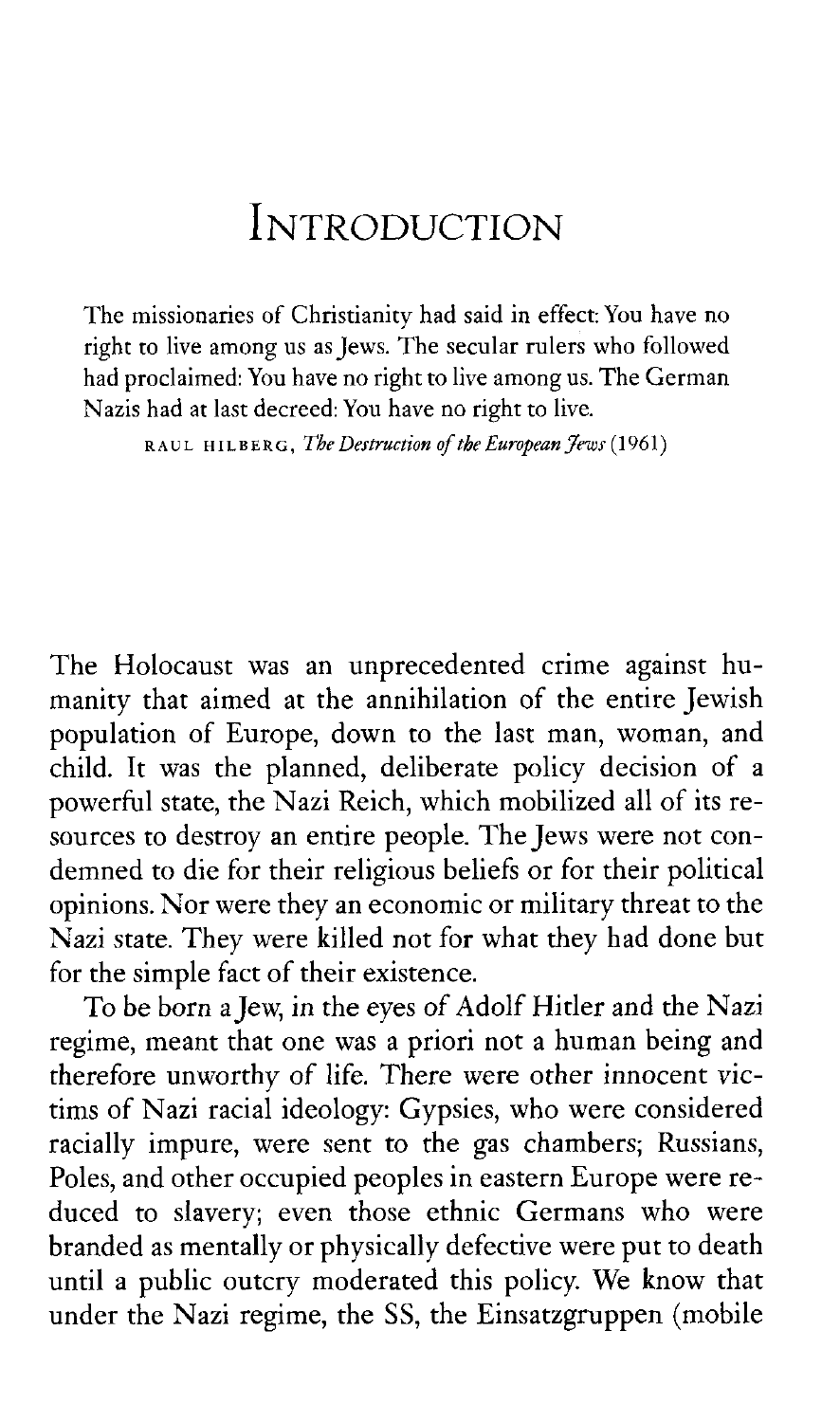killing units), the Wehrmacht, the Order Police, and the guards in the death camps practiced brutality on a hitherto unknown scale; that they mowed down row upon row of shivering, half-naked adults and smashed the heads of Jewish infants without pity or remorse; that they built a vast system of concentration camps and death camps, the purpose of which was the production of corpses on an industrial scale.

The central unanswered question is why? Why were Jews worked to death on senseless, unproductive tasks, even when the Reich was experiencing an acute labor shortage? Why were skilled Jewish armament workers killed in the camps despite the pressing military needs of the Wehrmacht? Why did the Nazis insist they were fighting an omnipotent "Jewish" power even as their mass murder of the Jews revealed the powerlessness of their enemy?

At the heart of this seeming mystery lay a millenarian Weltanschauung (worldview) which proclaimed that "theJews" were the source of all evils— especially internationalism, pacifism, democracy, and Marxism; that they were responsible for Christianity, the Enlightenment, and Freemasonry. They were branded "a ferment of decomposition," formlessness, chaos, and "racial degeneration." The Jews were identified with the fragmentation of urban civilization, the dissolving acid of critical rationalism, and the loosening of morality. They stood behind the "rootless cosmopolitanism" of international capital and the threat of world revolution. In a word, they were the *Weltfeind*—the "world enemy" against which National Socialism defined its own grandiose racial utopia of a Thousand-year Reich.

In Hitler's genocidal, racist ideology, the redemption (Er*lösung)* of the Germans and of "Aryan" humanity depended upon the "Final Solution" *{Endlösung* of the "Jewish question." Unless the demonic *Weltfeind* was annihilated, there would be no "peace" in a Europe that was to be united under Germanic leadership so that Germany could fulfill its "natural destiny" by expanding to the east to create *Lebensraum* (liv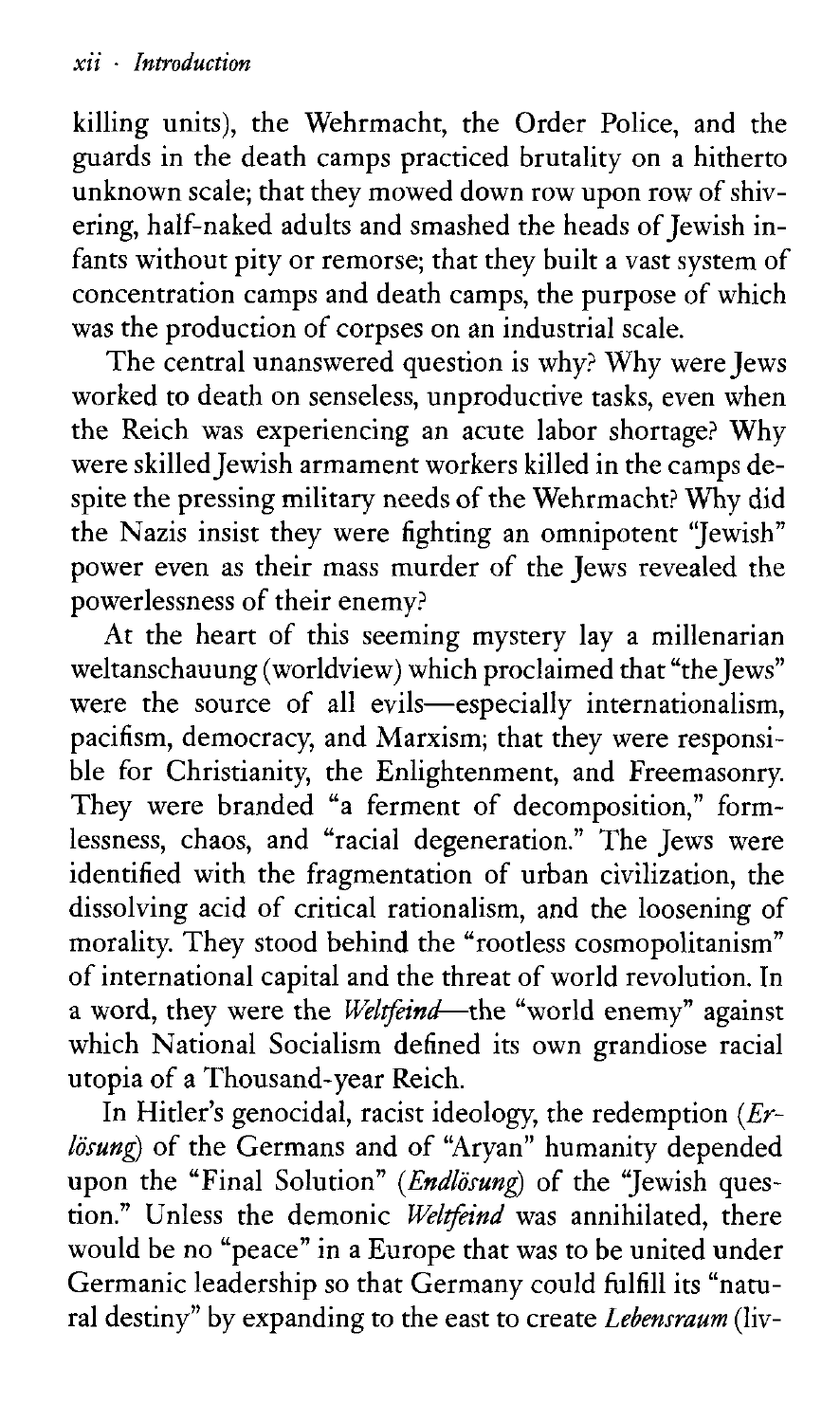ing space) for its people. The Second World War, which Hitler initiated, was simultaneously a war for territorial hegemony and a battle against the mythical Jewish enemy.

War made the Holocaust a concrete possibility. The victories of the Wehrmacht brought millions of Jews under the heel of German power for the first time. The task of annihilating them in cold blood was delegated by Hitler to the SS, under Reichsführer Heinrich Himmler and his closest subordinate, Reinhard Heydrich. As early as 1939, a so-called euthanasia program, directly responsible to Hitler and the Führer Chancellery, had been initiated to eliminate nearly ninety thousand ethnic Germans who were deemed "unfit to live" because they were physically or mentally "defective." This program, halted temporarily in 1941, proved to be a training ground for the "Final Solution." In late 1941, its personnel, apparatus, and experience in killing by poison gas was transferred to death camps in Poland to be used against the Jews.

The Holocaust required more than an apocalyptic ideology of anti-Semitism in order to be implemented. It was equally the product of the most modern and technically developed society in Europe— one with a highly organized bureaucracy. The streamlined, industrialized mass killings carried out in death camps such as Auschwitz-Birkenau and Treblinka were of a form unknown in European and world history. But millions of Jews were also killed by the Germans and their helpers via more primitive, "archaic" methods in Russia, eastern Europe, and the Balkans. The Einsatzgruppen and police battalions hunted down Jews and executed them in gruesome pit killings, in forests, ravines, and trenches. Russians, Poles, Serbs, and Ukrainians, although not earmarked for *system atic* mass murder, were also decimated in large numbers. Three million Soviet prisoners of war died in German captivity.

Some, such as Daniel Goldhagen, have argued that the Germans carried out these murders because they were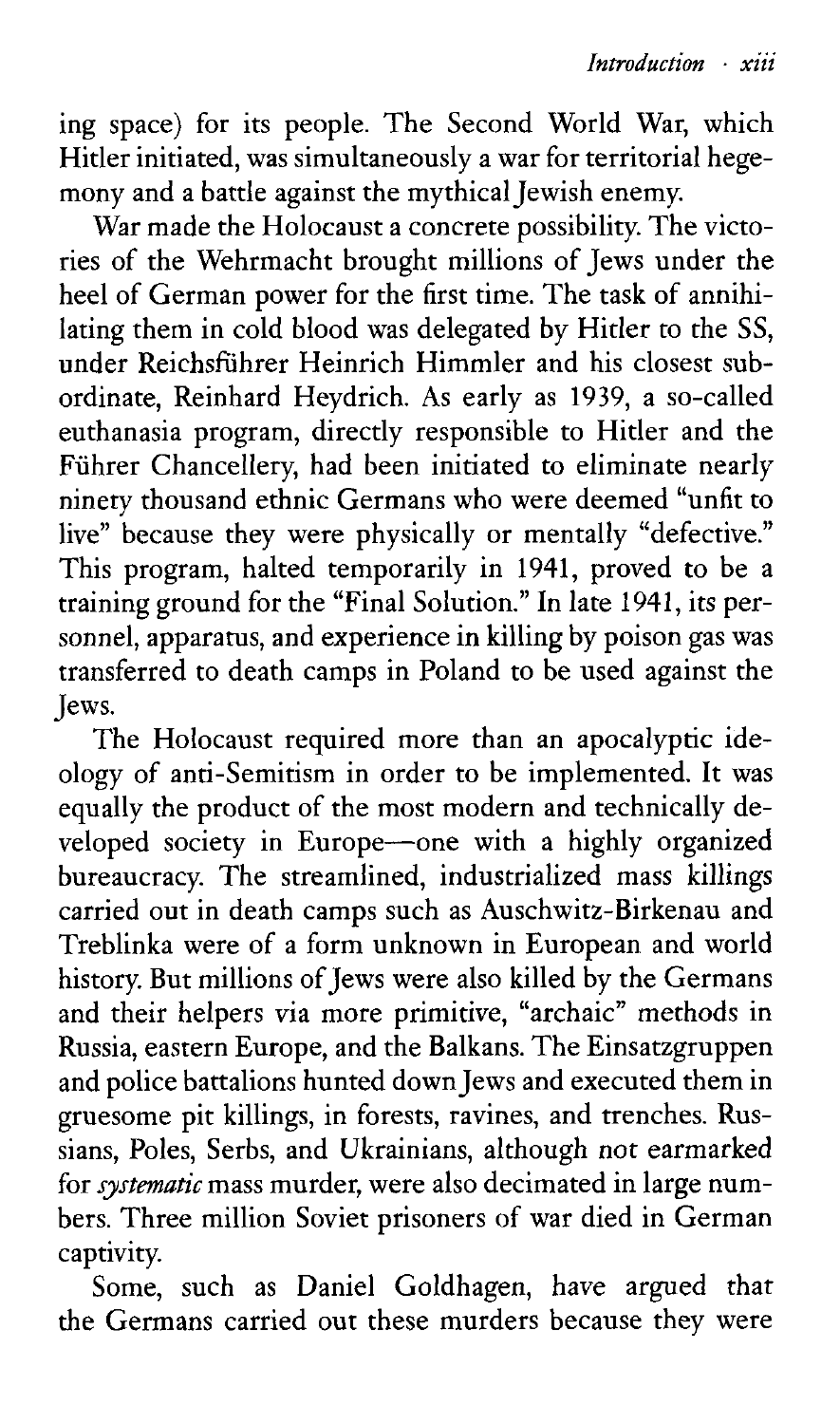Germans; their political culture and mind-set, grounded in a nationalist pride in their *Volk*, had been preprogrammed by an "eliminationist anti-Semitism" that had existed since at least the mid-nineteenth century. But before Hitler, *völkisch* racist anti-Semitism had not made great inroads in Germany, though it was far from negligible. Anti-Semitism had been much stronger and more influential in Tsarist Russia, Romania, or in the Habsburg Monarchy and its successor states, especially Poland, Slovakia, and Austria. Germany before 1933 was still a state based on the rule of law, where despite long-standing prejudice Jews achieved remarkable economic success, were well integrated into society, enjoyed equal rights, and decisively shaped its modernist culture.

Hitler's rise to power would not have been possible without the carnage of the First World War, the traumatic impact of German military defeat, the humiliation of the Treaty of Versailles, the economic crises of the Weimar Republic, and the fear of Communist revolution. Anti-Semitism, while central to Hitler, Joseph Goebbels, Himmler, Jules Streicher, and other Nazi leaders, was not the main vote-getter of the movement. But once racist anti-Semitism became the official state ideology of the Third Reich, reinforced by an extraordinarily powerful propaganda apparatus and a barrage of anti-Jewish laws, its impact was devastating.

It is, however, important to realize that the receptiveness of Germans (and other Europeans) to the demonization of the Jews owed a great deal to the much older tradition of Christian anti-Judaism. The Nazis did not need to invent the images of "the Jew" as a usurer, blasphemer, traitor, ritual murderer, dangerous conspirator against Christendom, or a deadly threat to the foundations of morality. Both secular rulers and Christian churches had ensured that (until the French Revolution) Jews were pariahs in European society, condemned to positions of inferiority and subordination. Racism had been used in Catholic Spain in the fifteenth century, for example, to justify the removal of even converted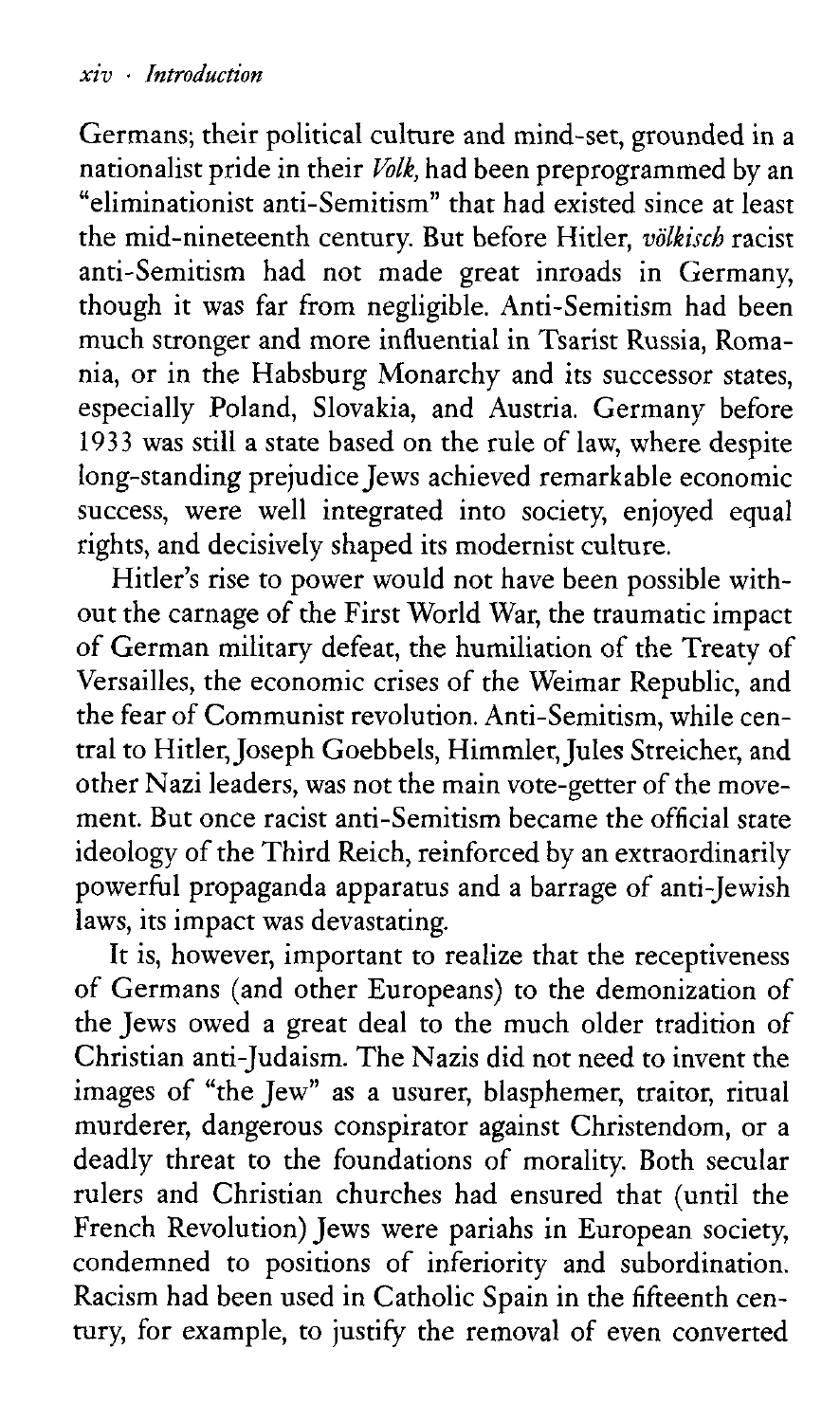Jews from public functions and positions of economic influence.

The Protestant Reformation, especially in Germany, brought little improvement in the status of the Jews. Martin Luther's anti-Jewish diatribes would moreover become a contributing factor in the complicity of so many German Protestants with Hitler's deeds during the Third Reich's anti-Semitic persecutions. Catholics, too, were increasingly implicated in anti-Semitic political movements in France, Austria, Hungary, Slovakia, Poland, and other European states in the nineteenth and twentieth centuries. During the Holocaust, many Catholic clerics, like their Protestant counterparts, were often indifferent or even hostile to Jews. The deep ambivalence of the Vatican and the Christian churches cannot, however, be understood without taking into account the long-standing "teaching of contempt," which had deep roots in the New Testament itself and in the teachings of the Church Fathers. Nazism, though ultimately determined to uproot Christianity, built on the negative stereotypes about Jews and Judaism that the churches had disseminated for centuries.

The Germans did not carry out the Holocaust alone, although under Nazi rule they were undoubtedly its spearhead and driving force. When it came to killing Jews, they found many willing collaborators and "helpers" among Lithuanians, Latvians, Ukrainians, Hungarians, Romanians, Croats, and others. Austrians (who had been annexed to the German Reich in 1938) formed a wholly disproportionate number of the SS killers, death-camp commandants, and personnel involved in the "Final Solution." Even official France "collaborated" eagerly, not in the killing of Jews but in their deportation eastward and in the passage of draconian racist legislation.

The Holocaust was a *pan-European* event that could not have happened unless millions of Europeans by the late 1930s had wished to see an end to the age-old Jewish presence in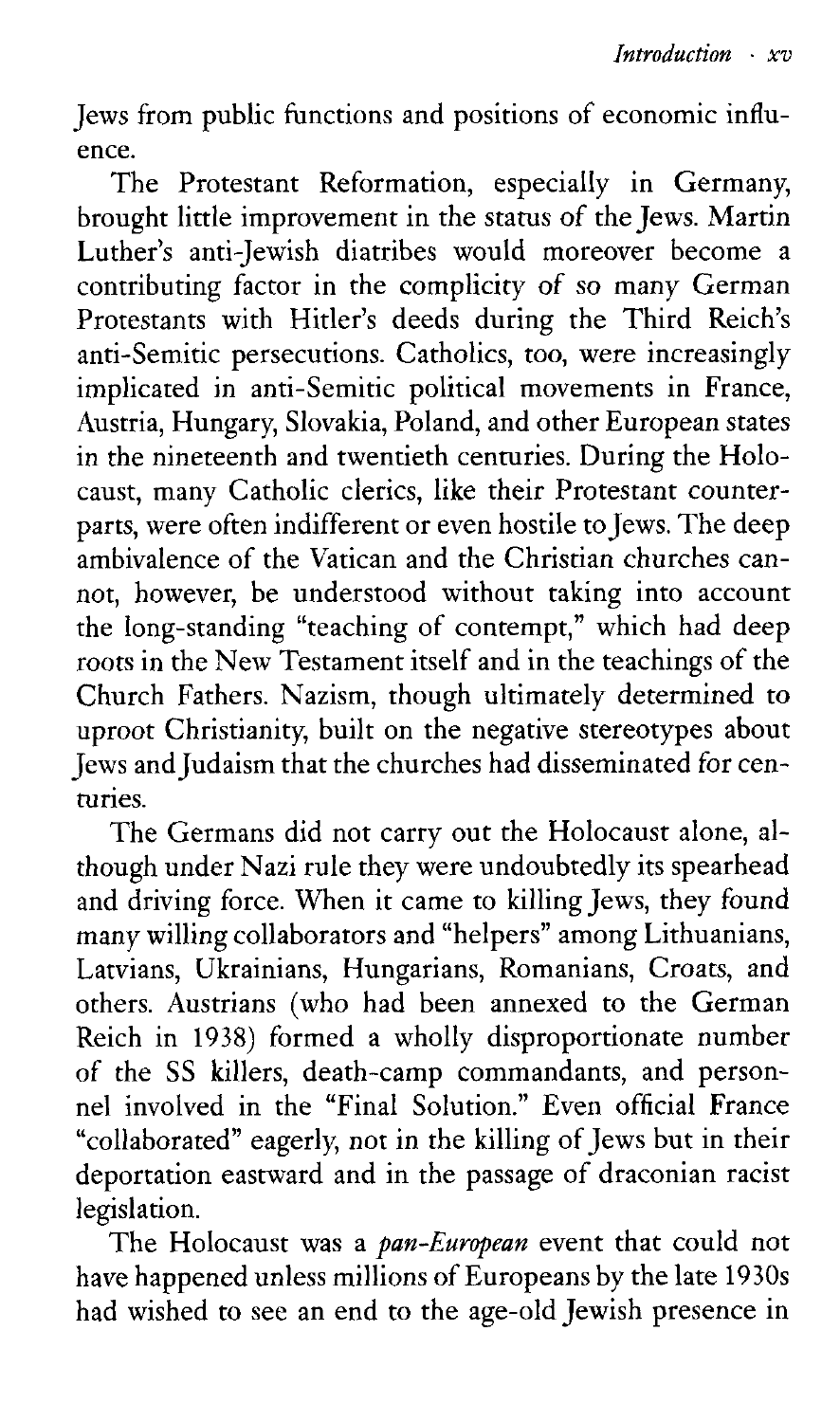their midst. This consensus was especially strong in the countries of east-central Europe, where the bulk of Jewry lived and retained its own national characteristics and cultural distinctiveness. But there was also a growing anti-Semitism in western Europe and America, tied to the hardships caused by the Great Depression, increased xenophobia, fear of immigrants, and the influence of fascist ideas.

This hostility was evidenced by the unwillingness of British and American decision-makers to undertake any significant rescue efforts on behalf of European Jewry during the Holocaust. Already in the 1930s, the quota system in the United States had precluded any mass immigration of Jews from central and eastern Europe, which might have relieved some of the enormous pressures on Jewry. British concerns about Arab unrest in Palestine, following increased Jewish immigration in the 1930s to their "national home," led to another major refuge being denied them. Hitler duly noted these responses and the appeasement policy of the West before 1939 and drew his own conclusions: his expansionist ambitions could be pursued without too great a risk, and the West would not interfere with his increasingly radical anti-Jewish measures.

The Jews of Europe, on the eve of the Holocaust, found themselves in a trap from which there appeared to be no escape. They were faced with the most menacing and dangerous enemy in their history— a dynamic power in the heart of Europe that openly sought their destruction. Its influence was felt in neighboring states, especially to the east and southeast, which were passing laws of their own to restrict Jewish rights and pushing for the removal or emigration of their Jewish populations. Moreover, the three million Jews in Communist Russia were cut off from the rest of the Jewish world; yet the identification of Jews with Bolshevism had become a highly dangerous political myth that would eventually fuel the mass murders carried out by the Nazis and their allies on the eastern front after June 1941.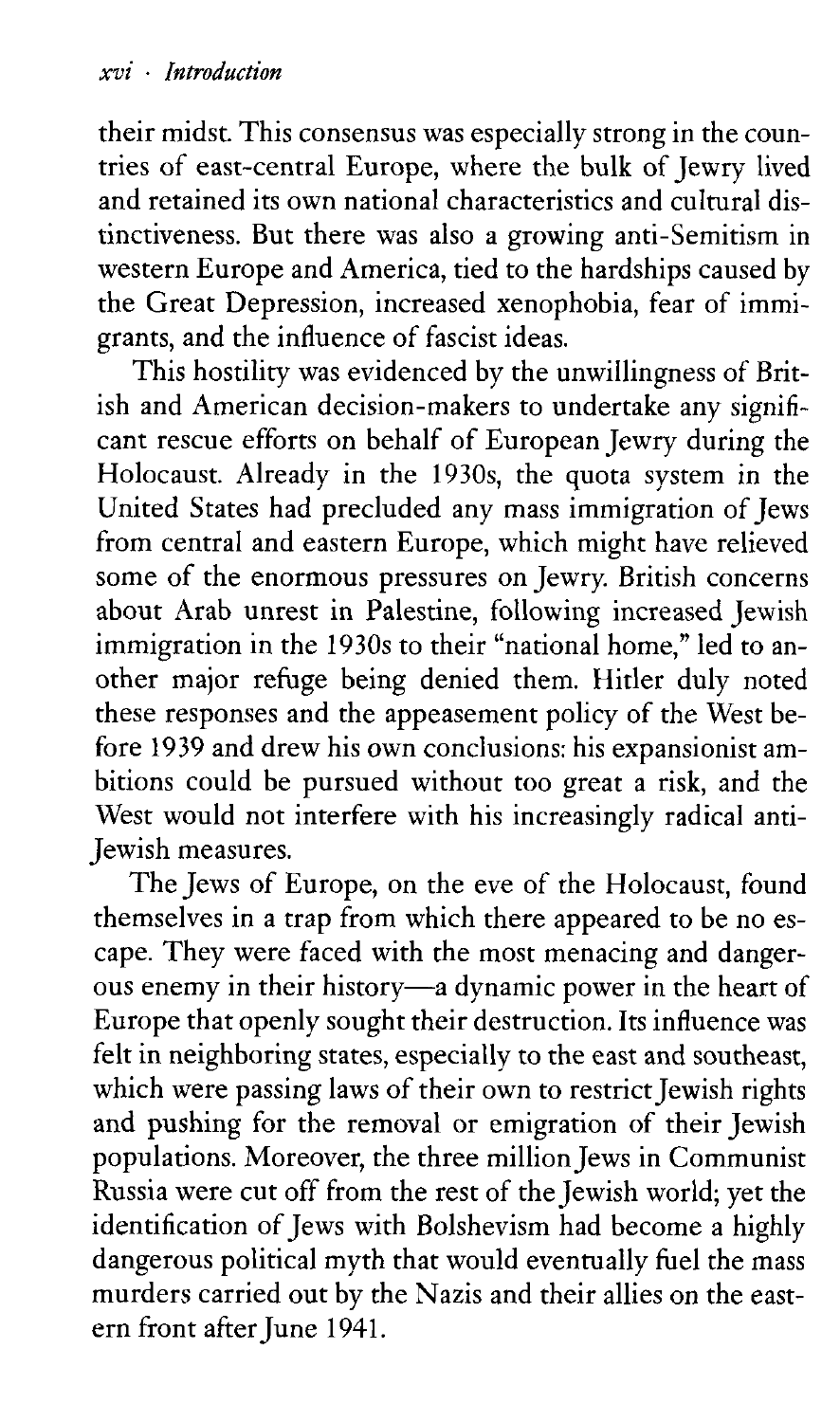The Jews of America were limited in what they could do for European Jewry by a combination of their own insecurity, their fears of anti-Semitism, and the reality of American isolationism prior to late 1941. The Jews of Palestine were still a relatively small community under British control and faced with a hostile Arab majority. The Zionist movement, while growing, was too fragmented politically and fractious to be effective.

The Nazi myth of the Jews as a well-organized, international power with clearly defined goals and common "racial" interests could not therefore have been further removed from reality. The Jews were in fact disorganized, relatively powerless, and lacking in solidarity or any agreed political agenda. Before and during the Holocaust they did not have a state, an army, a common territory, or a flag, let alone a coherent organizational center.

Except in rare cases, such as Denmark, Finland, Italy, and Bulgaria (which had relatively small Jewish populations), the Jews would moreover be cruelly disappointed by the lack of solidarity shown them by most of their Gentile neighbors once the dark night of persecution descended upon them. Even more bitter was the ease with which the protection of European states and governments was withdrawn and their rights were sacrificed as if they were absolute pariahs, beyond the pale of civilization. Hitler's war thus found many Jews trapped and virtually defenseless against a ruthless enemy bent on their total destruction in a world largely indifferent to their fate.

From this searing and potentially shattering trauma, the Jewish people nonetheless rose up after the Second World War to establish their own independent state. Other nations and minorities also learned the price of powerlessness after the Second World War and have fought to achieve their freedom from totalitarian tyranny and foreign oppression. But the Holocaust also has more universal lessons: it reminds us that xenophobia, racism, and anti-Semitism can lead to group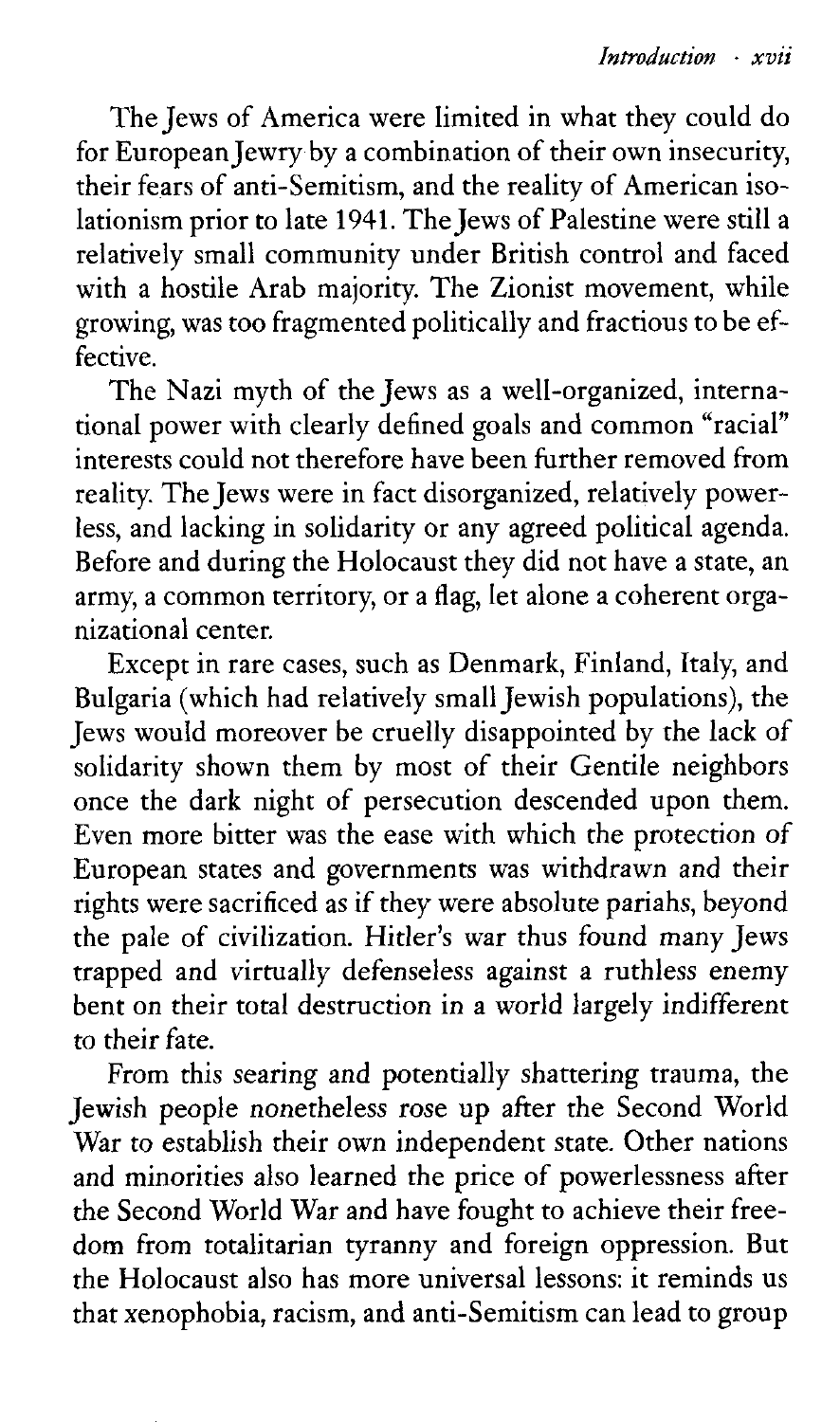violence and atrocities on an unimaginable scale; and that any society-however culturally, scientifically, and technologically advanced— can become totally criminal once it loses its ability to distinguish between right and wrong. The Holocaust underlines the danger of trusting in the idolatry of power without ethical restraint. It drives home the lesson that each individual is responsible for his or her own conscience and fate. It is a warning from history that obeying orders can be no excuse for criminal acts.

If there is a general lesson, then, it is that we must learn that evil can and must be resisted in its early stages; that we always have choices; and that there can be no place for racism and anti-Semitism in a civilized society. Thinking about the Holocaust is like staring into an abyss and hoping it will not stare back. It is the ultim ate extreme case, a black hole of history that not only challenges our facile assumptions about modernity and progress but questions our very sense of what it means to be human.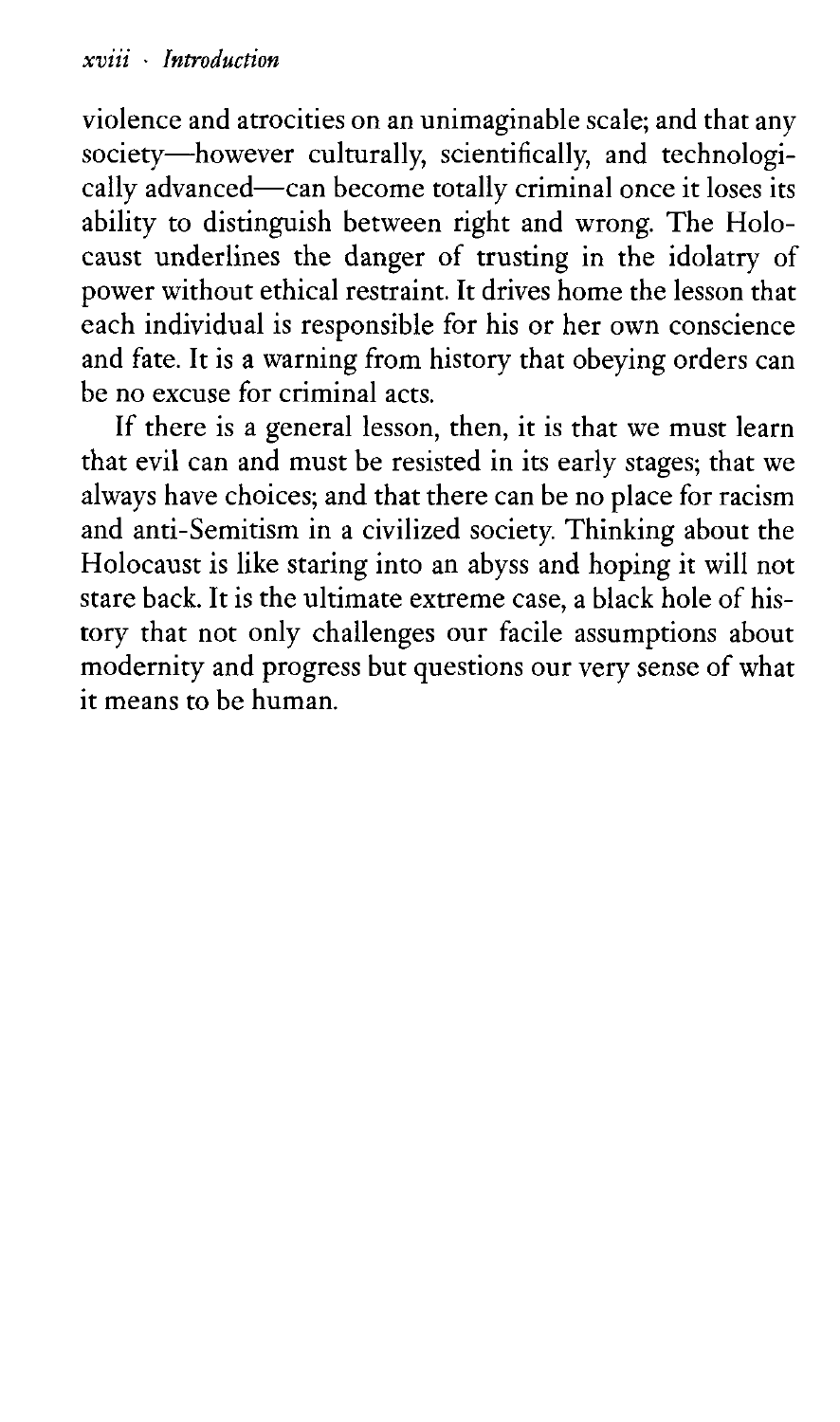## A BOUT THE AUTHOR

Robert Wistrich is Neuberger Professor of modern European and Jewish history at the Hebrew University of Jerusalem. He previously held the Chair for Jewish Studies at University College, London, as well as guest professorships at Harvard, Brandeis, and Oxford Universities, and at the Institute of Advanced Study in the Netherlands (NIAS). An editor of East European Jewish Affairs and a regular contributor to the **Times Literary Supplement, Professor Wistrich is widely recog**nized as one of the world's foremost authorities on the history of modern Jewry and anti-Semitism. He is the author of many highly regarded books, including the award-winning *Socialism and the Jew, The Jews of Vienna in the Age of Franz Joseph, Antisemitism: The Longest Hatred, Revolutionary Jews from Marx to Trotsky, Trotsky: Fate of a Revolutionary, Who's Who in Germany, Hitlers Apocalypse: Jews and the Nazi Legacy, Between Redemption and Perdition: Antisemitism and Jewish Identity,* and *Weekend in Munich: Art, Propaganda and Terror in the Third Reich.* He also scripted, edited, and presented several acclaimed documentary films for British television, including *The Longest Hatred* and *Good Morning, Mr. Hitler.*